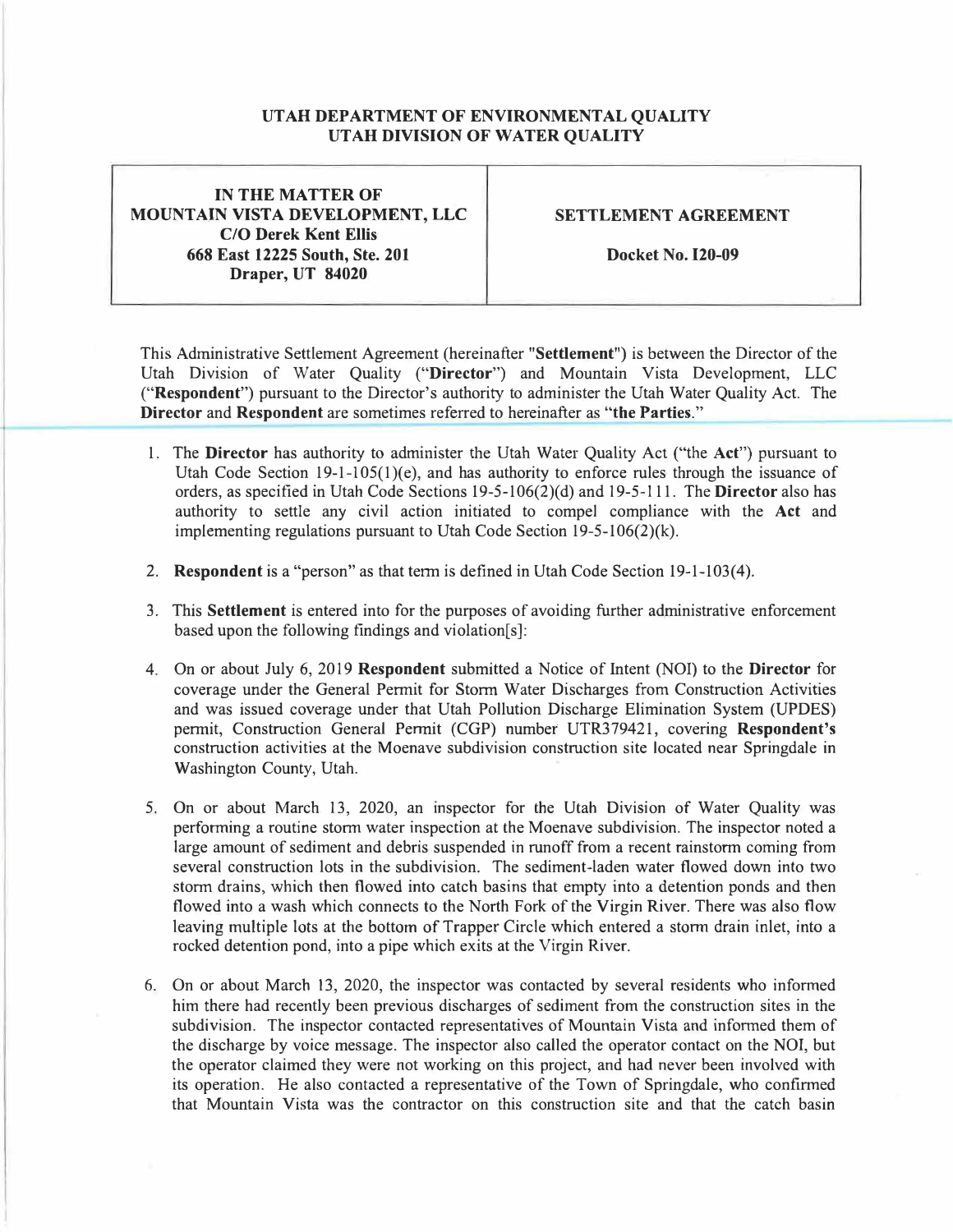discharged into the North Fork of the Virgin River.

- 7. On or about March 18, 2020, the Town of Springdale provided copies of email correspondence showing the town had notified Mountain Vista of potential issues of storm water drainage and sediment discharges in the Moenave subdivision at least four separate times from August 22, 2016 to February 28, 2017.
- 8. On or about March 20, 2020 the operator provided the inspector with a copy of the site SWPPP and the corresponding self-inspection reports. Upon review the inspector found that the operator listed in the SWPPP was the same operator who claimed they never worked on the project. The self-inspection reports had not been properly retained, and only records from April 2, 2019 forward were retained, the rest were only metadata indicating that an inspection was performed. Corrective actions performed by the operator were not completed within 7 days for the following self-inspection report dates; August 29, 2019, November 21, 2019, and February 27, 2020. An inspection report for January 30, 2020 did not properly identify what deficiencies were and how corrective actions would be taken, while noting that deficiencies existed onsite.
- 9. In response to the discharge, the **Director** sent a copy of the UPDES inspection report and issued a Notice of Violation and Compliance Order Docket No. 120-09 (NOV/CO) to **Respondent** on April 2, 2020.
- 10. The Parties voluntarily enter into this Settlement to resolve the NOV/CO issued to the **Respondent** without the necessity of further administrative or judicial proceedings.
- 11 . **Respondent** understands and agrees that a penalty in the amount of \$5,000.00 is appropriate based on the application of DWQ's penalty policy contained in Utah Administrative Code R317-1-8 as applied to the violation(s) under the circumstances specified herein. This proposed settlement and penalty is subject to a thirty (30) day notice and comment period as provided for in Utah Administrative Code R305-7-402. The **Parties** each reserve the right to withdraw from this **Settlement** if comments received during the notice period result in a modification to the terms and conditions.
- 12. By entering into this **Settlement, Respondent** neither admits nor denies the findings, violations or deficiencies specified herein.
- 13. Respondent agrees to the terms, conditions and requirements of this **Settlement.** By signing this **Settlement,** Respondent understands, acknowledges and agrees that it waives: (1) the opportunity for an administrative hearing pursuant to Utah Code Section 19-1-301; (2) the right to contest the finding(s) in Notice of Violation and Compliance Order, Docket No. 119-05; and (3) the opportunity for judicial review.
- 14. The **Parties** mutually agree that this **Settlement** is entered in good faith and is an appropriate means to resolve the matters specified herein.
- 15. This **Settlement** will be final after the thirty day notice and comment period, on the date the **Director** signs the **Settlement,**
- 16. **Respondent** agrees that within fifteen (15) calendar days of receiving the signed and final **Settlement** from the **Director,** Respondent shall submit a certified or cashier's check written to the Division of Water Quality in the amount specified in paragraph 8, above and hand deliver or send by certified mail to: